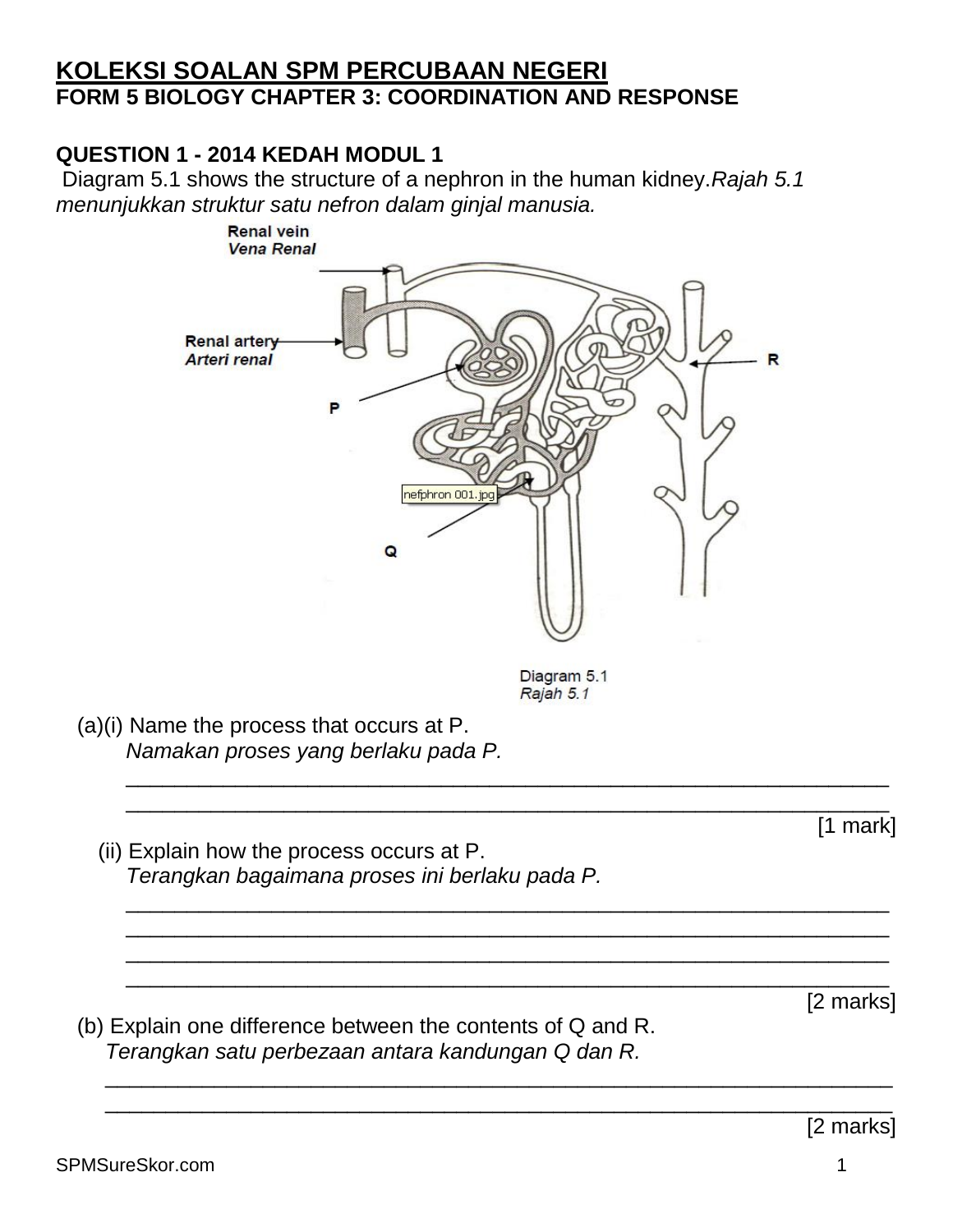(c) (i) Name the hormone that controls the permeability of the nephron to water. *Namakan hormon yang mengawal ketelapan nefron terhadap air.*

[1 mark]

(ii) Explain how the hormone named in (d)(i) is responsible in osmoregulation during a hot day.

\_\_\_\_\_\_\_\_\_\_\_\_\_\_\_\_\_\_\_\_\_\_\_\_\_\_\_\_\_\_\_\_\_\_\_\_\_\_\_\_\_\_\_\_\_\_\_\_\_\_\_\_\_\_\_\_\_\_\_\_\_\_\_\_ \_\_\_\_\_\_\_\_\_\_\_\_\_\_\_\_\_\_\_\_\_\_\_\_\_\_\_\_\_\_\_\_\_\_\_\_\_\_\_\_\_\_\_\_\_\_\_\_\_\_\_\_\_\_\_\_\_\_\_\_\_\_\_\_

*Terangkan bagaimana hormon yang dinamakan dalan (d)(i) bertanggungjawab dalam osmokawalaturan semasa hari panas.*

\_\_\_\_\_\_\_\_\_\_\_\_\_\_\_\_\_\_\_\_\_\_\_\_\_\_\_\_\_\_\_\_\_\_\_\_\_\_\_\_\_\_\_\_\_\_\_\_\_\_\_\_\_\_\_\_\_\_\_\_\_\_\_\_

\_\_\_\_\_\_\_\_\_\_\_\_\_\_\_\_\_\_\_\_\_\_\_\_\_\_\_\_\_\_\_\_\_\_\_\_\_\_\_\_\_\_\_\_\_\_\_\_\_\_\_\_\_\_\_\_\_\_\_\_\_\_\_\_ \_\_\_\_\_\_\_\_\_\_\_\_\_\_\_\_\_\_\_\_\_\_\_\_\_\_\_\_\_\_\_\_\_\_\_\_\_\_\_\_\_\_\_\_\_\_\_\_\_\_\_\_\_\_\_\_\_\_\_\_\_\_\_\_ \_\_\_\_\_\_\_\_\_\_\_\_\_\_\_\_\_\_\_\_\_\_\_\_\_\_\_\_\_\_\_\_\_\_\_\_\_\_\_\_\_\_\_\_\_\_\_\_\_\_\_\_\_\_\_\_\_\_\_\_\_\_\_\_ \_\_\_\_\_\_\_\_\_\_\_\_\_\_\_\_\_\_\_\_\_\_\_\_\_\_\_\_\_\_\_\_\_\_\_\_\_\_\_\_\_\_\_\_\_\_\_\_\_\_\_\_\_\_\_\_\_\_\_\_\_\_\_\_ \_\_\_\_\_\_\_\_\_\_\_\_\_\_\_\_\_\_\_\_\_\_\_\_\_\_\_\_\_\_\_\_\_\_\_\_\_\_\_\_\_\_\_\_\_\_\_\_\_\_\_\_\_\_\_\_\_\_\_\_\_\_\_\_ [3 marks]

(d) Diagram 5.2 shows a dialysis rnechine which is used to treat a patient with kidney failure. The concentration of dialysis fluid is similar to blood plasma but without waste products.

*Rajah 5.2 menunjukkan mesin dialisis yang digunakan untuk merawat pesakit yang*

*mengalami masalah ginjal gagal berfungsi.*

*Kepekatan cecair dialysis adalah sama dengan plasma darah tetapi tanpa hasilhasil*

*buangan.*

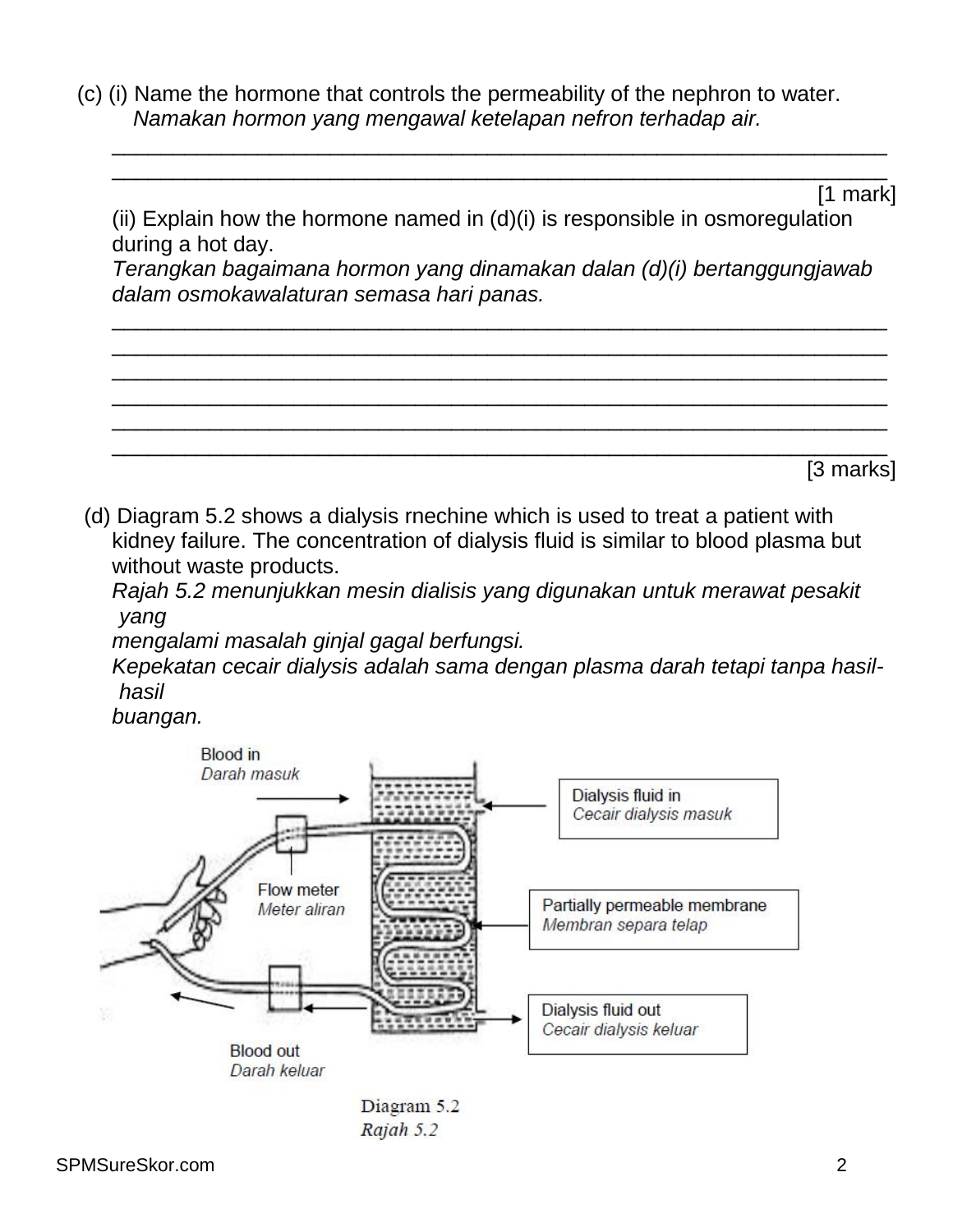(e) Explain why the concentration of dialysis fluid is similar to the blood plasma. *Terangkan kenapa kepekatan cecair dialisis sama seperti plasma darah.*

\_\_\_\_\_\_\_\_\_\_\_\_\_\_\_\_\_\_\_\_\_\_\_\_\_\_\_\_\_\_\_\_\_\_\_\_\_\_\_\_\_\_\_\_\_\_\_\_\_\_\_\_\_\_\_\_\_\_\_\_\_\_\_\_ \_\_\_\_\_\_\_\_\_\_\_\_\_\_\_\_\_\_\_\_\_\_\_\_\_\_\_\_\_\_\_\_\_\_\_\_\_\_\_\_\_\_\_\_\_\_\_\_\_\_\_\_\_\_\_\_\_\_\_\_\_\_\_\_ \_\_\_\_\_\_\_\_\_\_\_\_\_\_\_\_\_\_\_\_\_\_\_\_\_\_\_\_\_\_\_\_\_\_\_\_\_\_\_\_\_\_\_\_\_\_\_\_\_\_\_\_\_\_\_\_\_\_\_\_\_\_\_\_ \_\_\_\_\_\_\_\_\_\_\_\_\_\_\_\_\_\_\_\_\_\_\_\_\_\_\_\_\_\_\_\_\_\_\_\_\_\_\_\_\_\_\_\_\_\_\_\_\_\_\_\_\_\_\_\_\_\_\_\_\_\_\_\_ \_\_\_\_\_\_\_\_\_\_\_\_\_\_\_\_\_\_\_\_\_\_\_\_\_\_\_\_\_\_\_\_\_\_\_\_\_\_\_\_\_\_\_\_\_\_\_\_\_\_\_\_\_\_\_\_\_\_\_\_\_\_\_\_ \_\_\_\_\_\_\_\_\_\_\_\_\_\_\_\_\_\_\_\_\_\_\_\_\_\_\_\_\_\_\_\_\_\_\_\_\_\_\_\_\_\_\_\_\_\_\_\_\_\_\_\_\_\_\_\_\_\_\_\_\_\_\_\_

[3 marks]

#### *Suggested Answer*

| (a)(i)  | <b>Ultrafiltration</b>                                                             |
|---------|------------------------------------------------------------------------------------|
| (ii)    | F: High hydrostatic pressure                                                       |
|         | P1: caused by the bigger diameter of the afferent arteriole compared to the        |
|         | efferent arteriole                                                                 |
|         | P2: many constituents of the blood to be filtered out into the Bowman's            |
|         | capsule                                                                            |
| (b)     | P1: Glucose and amino acids are reabsorbed at Q.                                   |
|         | P2: Glucose / amino acid is present in Q but absent in R.                          |
|         | P3: R contain more urea / uric acid / ammonia compared to Q                        |
| (c) (i) | ADH // Antidiuretic hormone                                                        |
| (ii)    | During hot day, more sweat is produced                                             |
|         | the blood osmotic pressure is high                                                 |
|         | More ADH is secreted by pituitary gland                                            |
|         | Increases the permeability of collecting duct to water                             |
|         | More water is reabsorbed                                                           |
|         | Blood osmotic pressure back to normal                                              |
|         | Less urine produced // urine becomes more concentrated                             |
| (d)     | The concentration of urea and salts are higher in the blood compared to            |
|         | dialysis fluid                                                                     |
|         | As the blood flow through the coiled tubing / dialysis machine, excess urea        |
|         | and salts diffuse across the tubing walls into dialysis fluid. Therefore, urea and |
|         | excess salts can be removed from the patient's blood. Osmotic pressure can         |
|         | be maintained at normal level                                                      |

#### **QUESTION 2 - 2014 PAHANG**

Diagram 4.1 shows the regulation of blood glucose level. *Rajah 4.1 menunjukkan pengawalaturan aras gula darah.*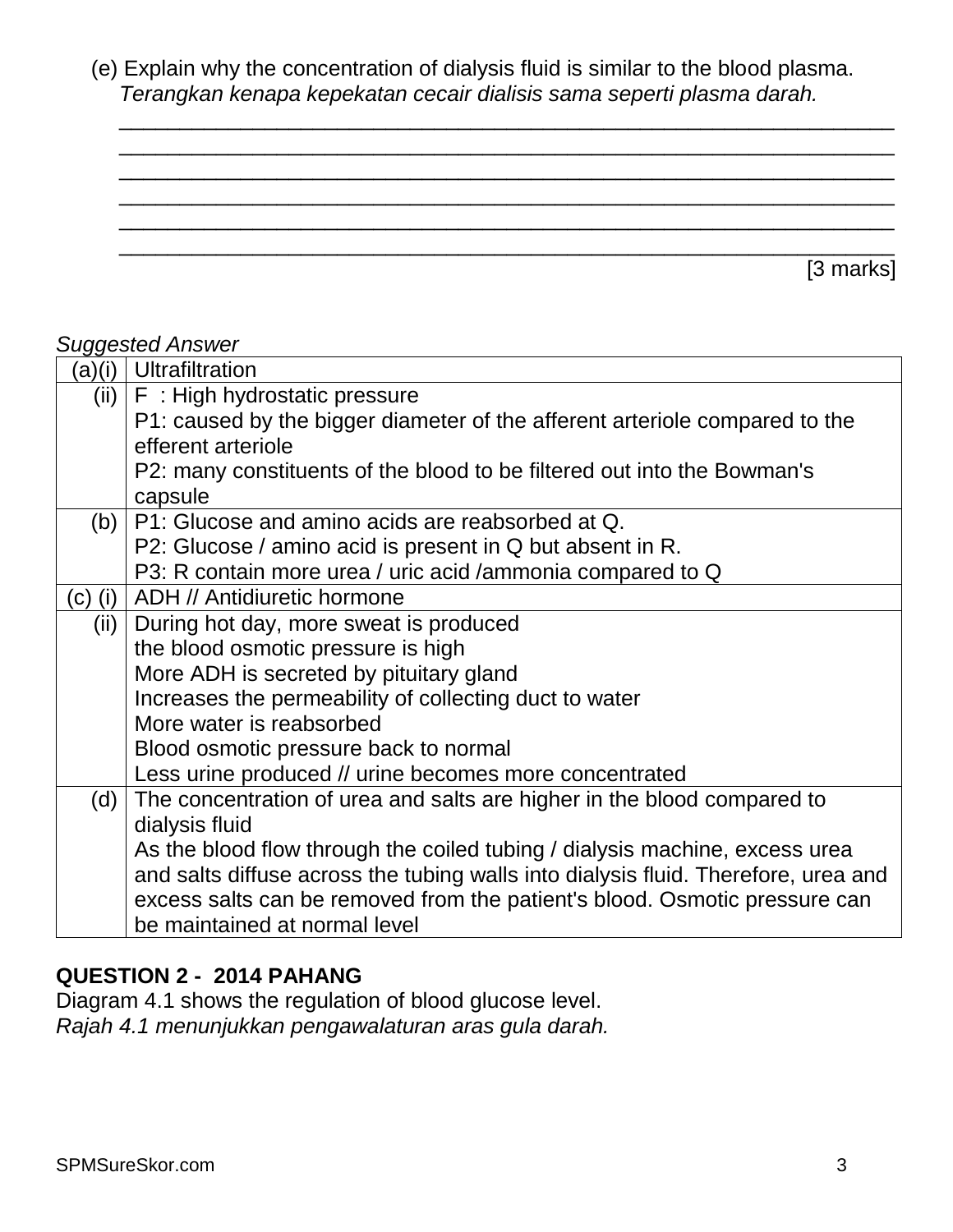

SPMSureSkor.com 4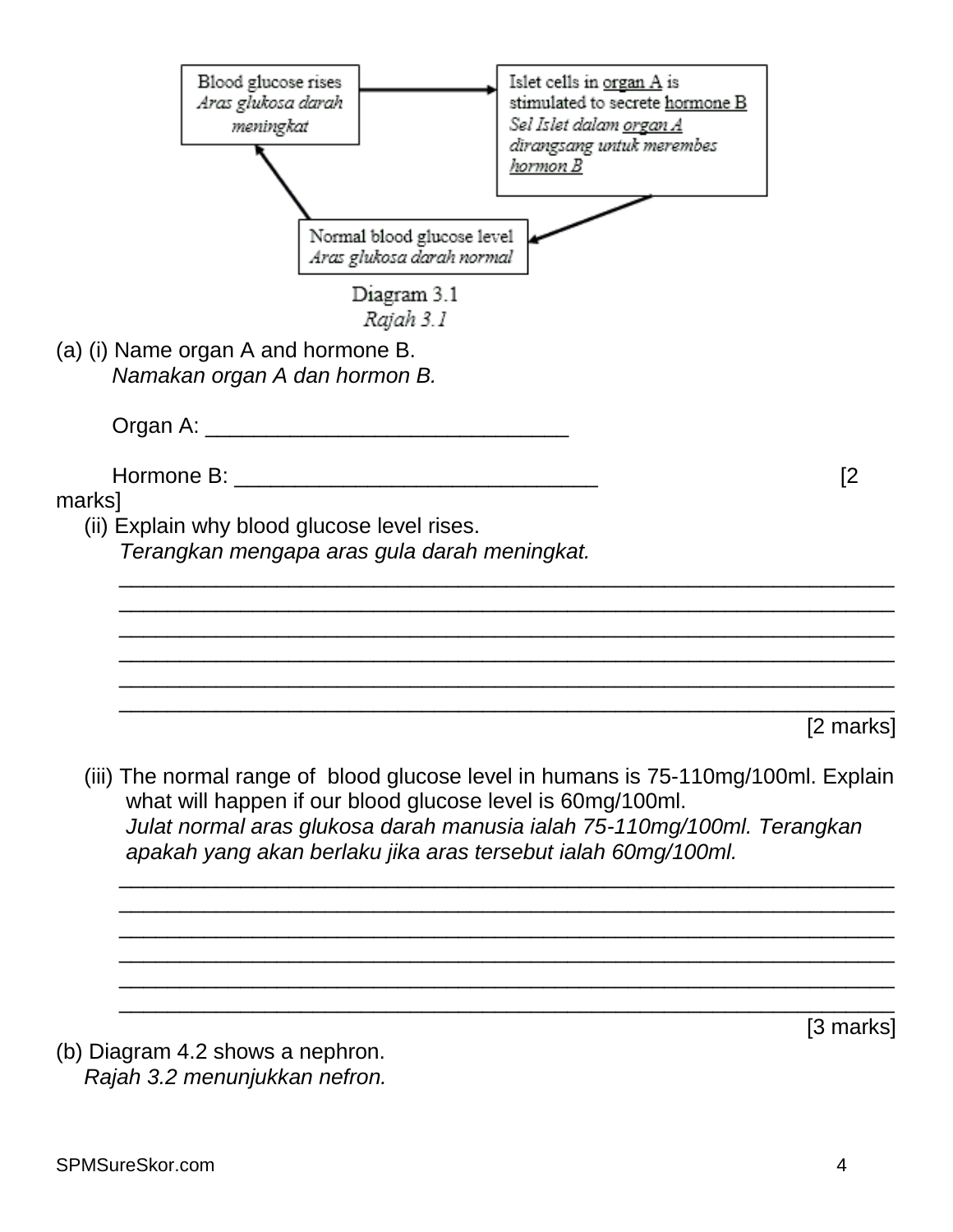

Diagram 4.2 Rajah 4.2

Explain the process occurs at structure D if a person undergoes sport activity. *Terangkan proses yang berlaku di struktur D jika seseorang melakukan aktiviti sukan.*

[2 marks]

(c) Parkinson's disease typically affects victim around age 60. Research is underway to find a cure for Parkinson's disease by using stem cell transplantation. Explain briefly the disease.

\_\_\_\_\_\_\_\_\_\_\_\_\_\_\_\_\_\_\_\_\_\_\_\_\_\_\_\_\_\_\_\_\_\_\_\_\_\_\_\_\_\_\_\_\_\_\_\_\_\_\_\_\_\_\_\_\_\_\_\_\_\_\_\_\_\_\_\_\_ \_\_\_\_\_\_\_\_\_\_\_\_\_\_\_\_\_\_\_\_\_\_\_\_\_\_\_\_\_\_\_\_\_\_\_\_\_\_\_\_\_\_\_\_\_\_\_\_\_\_\_\_\_\_\_\_\_\_\_\_\_\_\_\_\_\_\_\_\_

*Penyakit Parkinson biasanya terjadi pada mangsa berumur 60 tahun. Kajian sedang dijalankan dengan menggunakan pemindahan sel stem untuk mendapatkan kaedah rawatan. Terangkan secara ringkas penyakit tersebut.*

\_\_\_\_\_\_\_\_\_\_\_\_\_\_\_\_\_\_\_\_\_\_\_\_\_\_\_\_\_\_\_\_\_\_\_\_\_\_\_\_\_\_\_\_\_\_\_\_\_\_\_\_\_\_\_\_\_\_\_\_\_\_\_\_\_\_\_ \_\_\_\_\_\_\_\_\_\_\_\_\_\_\_\_\_\_\_\_\_\_\_\_\_\_\_\_\_\_\_\_\_\_\_\_\_\_\_\_\_\_\_\_\_\_\_\_\_\_\_\_\_\_\_\_\_\_\_\_\_\_\_\_\_\_\_

[3 marks]

| $\tilde{ }$<br>a.i | Able to name organ A and hormone B                                   |
|--------------------|----------------------------------------------------------------------|
|                    | Sample answers                                                       |
|                    | Organ A: Pancreas                                                    |
|                    | Hormone B: Insulin                                                   |
|                    | a.ii   Able to explain why blood glucose level rises                 |
|                    | Sample answers                                                       |
|                    | P1: because carry out vigorous exercise // sweating                  |
|                    | P2: because of meal / food / salted food / carbonated drink intake   |
|                    | a.iii Able to explain what will happen if our blood glucose level is |
|                    | 60mg/100ml                                                           |
|                    | Sample answers                                                       |
|                    | P1: negative feedback mechanism works                                |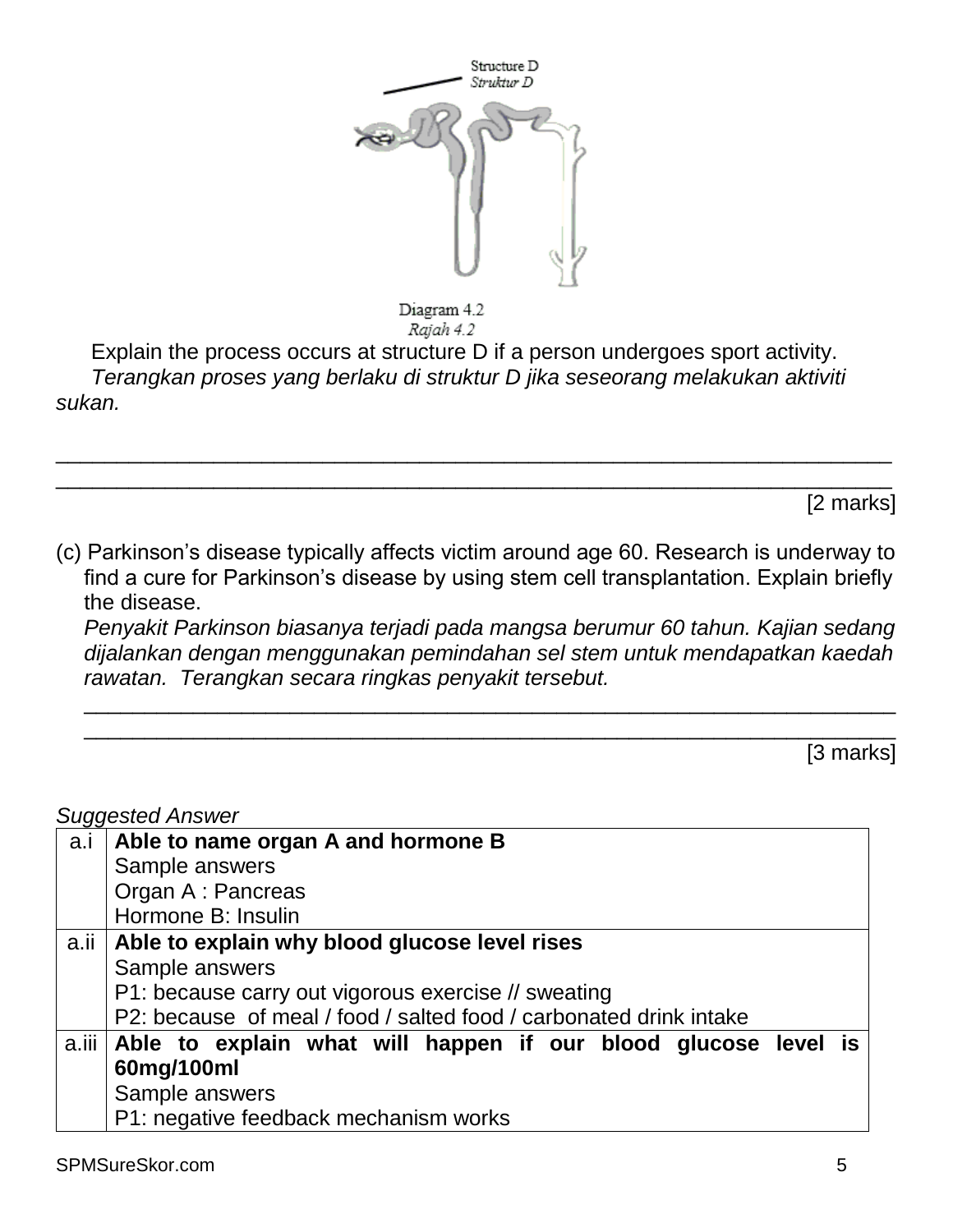|              | P2: pancreas (is stimulated) to secrete glucagon                          |
|--------------|---------------------------------------------------------------------------|
|              | P3: glucagon stimulates liver to breakdown glycogen into glucose          |
|              | P4: glucagon promotes lipid breakdown                                     |
|              | P5: which releases fatty acids                                            |
|              | P6: that can be metabolised for energy                                    |
| b.           | Able to explain the process occurs at proximal convoluted tubul if a      |
|              | person undergoes sport activity                                           |
|              | <b>Sample answers</b>                                                     |
|              | P1: D is proximal convoluted tubul                                        |
|              | P1: (the process is) reabsorption                                         |
|              | P2: more water is reabsorbed                                              |
| $\mathsf{C}$ | Able to explain briefly Parkinson's disease                               |
|              | Sample answers                                                            |
|              | P1: It is progressive disorder of the central nervous system              |
|              | P2: it affects muscular movement                                          |
|              | P3: causing tremor / trembling of arms / jaws / legs / face               |
|              | P4: difficulty in maintaining posture / impaired balance and coordination |

### **QUESTION 3 - 2014 JOHOR BATU PAHAT**

Rajah 4.1 Diagram 4.1

Diagram 4.1 shows fear situation faced by a student. *Rajah 4.1 menunjukkan situasi cemas yang dihadapi oleh seorang pelajar.*

Diagram 4.2 shows a coordination mechanism in the body towards the situation that the situation that the student faced.

*Rajah 4.2 menunjukkan mekanisme koordinasi badan pelajar tersebut terhadap situasi yang dihadapinya.*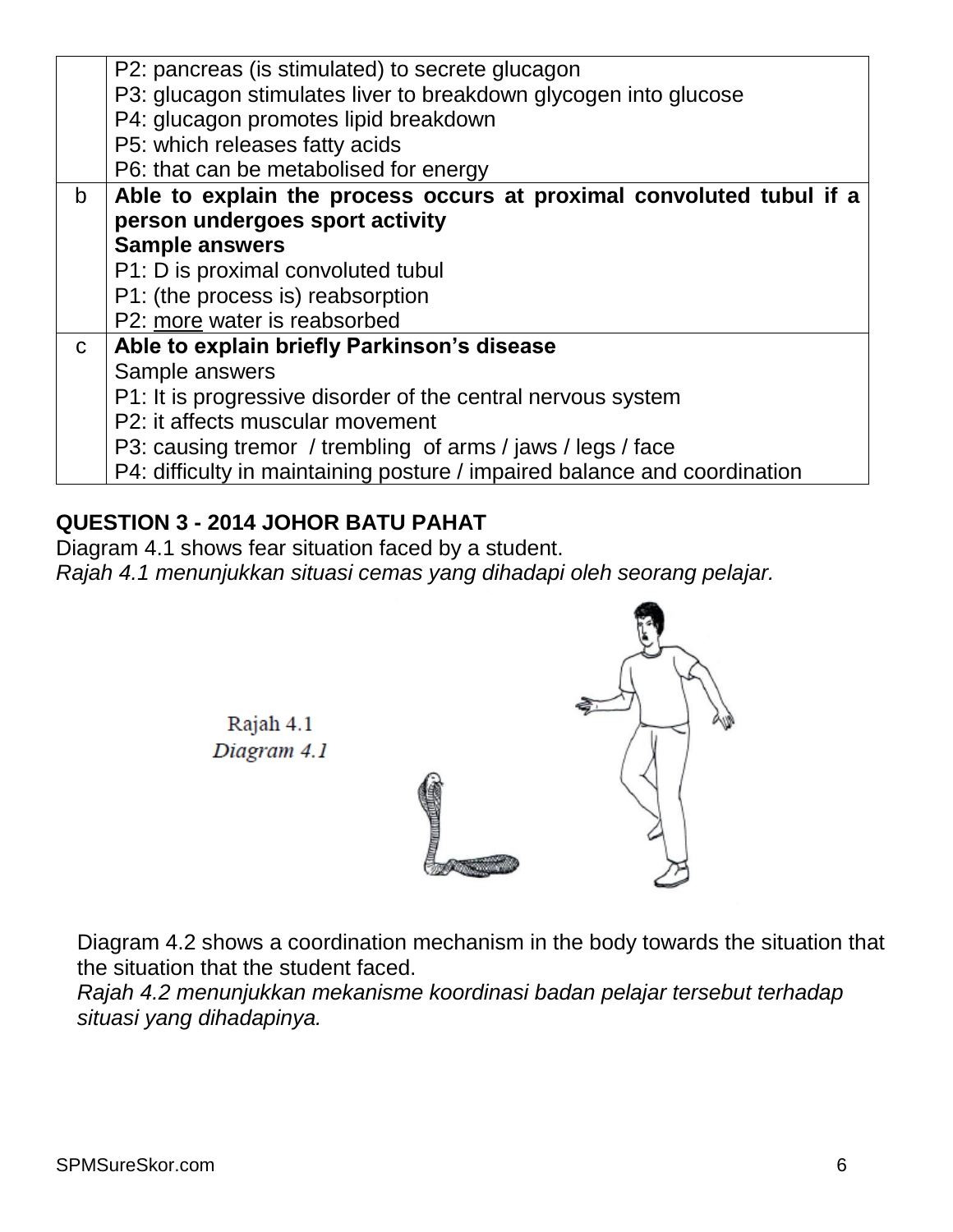

(b) Sugar level in the blood is low. Explain how gland S can play the role to handle the situation above.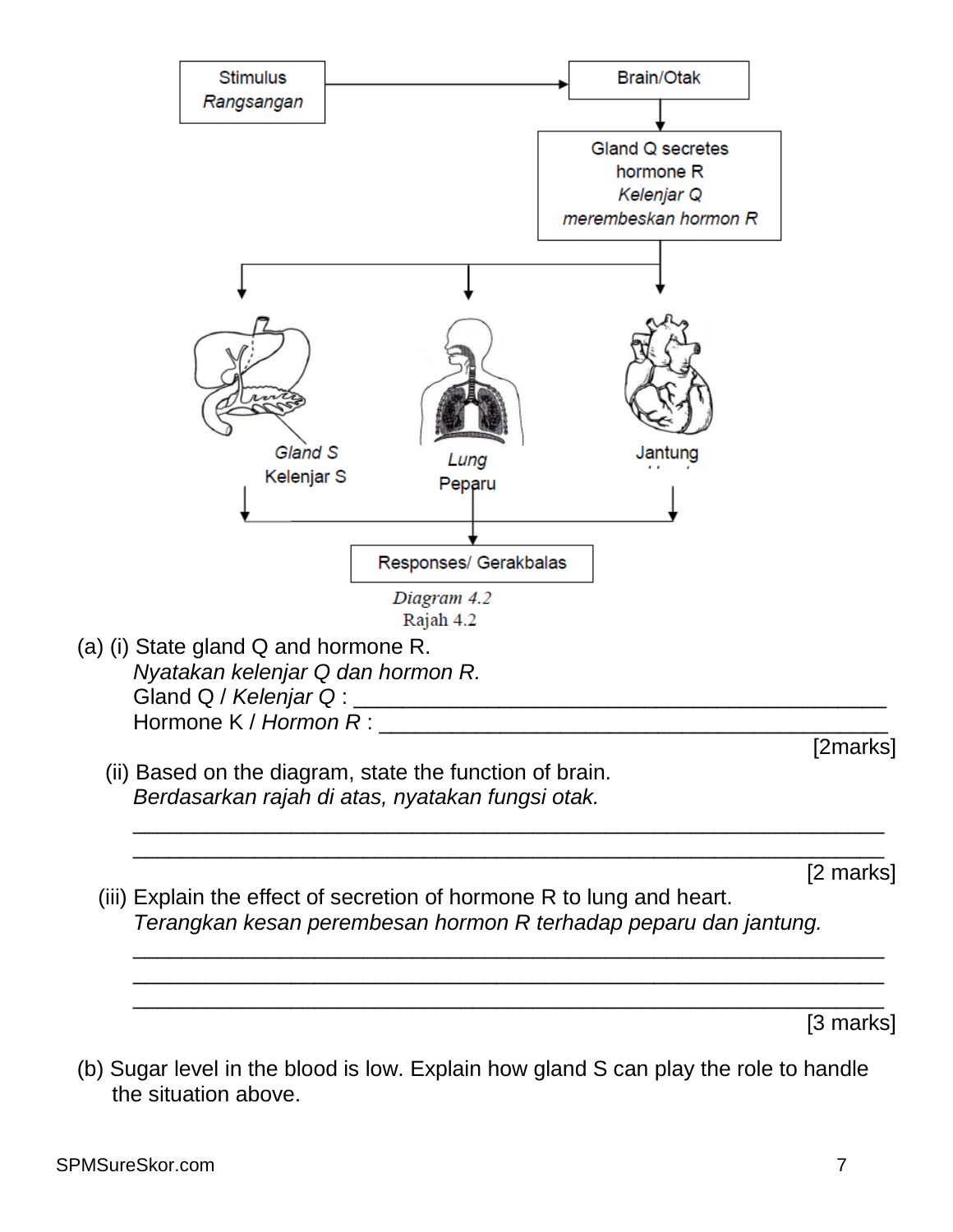*Didapati paras gula dalam darah pelajar tersebut adalah rendah. Terangkan bagaimana kelenjar S boleh berperanan untuk menghadapi situasi di atas.*

\_\_\_\_\_\_\_\_\_\_\_\_\_\_\_\_\_\_\_\_\_\_\_\_\_\_\_\_\_\_\_\_\_\_\_\_\_\_\_\_\_\_\_\_\_\_\_\_\_\_\_\_\_\_\_\_\_\_\_\_\_\_\_\_\_ \_\_\_\_\_\_\_\_\_\_\_\_\_\_\_\_\_\_\_\_\_\_\_\_\_\_\_\_\_\_\_\_\_\_\_\_\_\_\_\_\_\_\_\_\_\_\_\_\_\_\_\_\_\_\_\_\_\_\_\_\_\_\_\_\_

[3 marks]

(c) There are two option of responses that can be taken by the student. Explain both response option to handle the situation above. *Terdapat dua pilihan gerakbalas yang boleh diambil oleh pelajar tersebut. Jelaskan kedua-dua pilihan gerakbalas tersebut bagi menghadapi situasi di atas.*

\_\_\_\_\_\_\_\_\_\_\_\_\_\_\_\_\_\_\_\_\_\_\_\_\_\_\_\_\_\_\_\_\_\_\_\_\_\_\_\_\_\_\_\_\_\_\_\_\_\_\_\_\_\_\_\_\_\_\_\_\_\_\_\_\_ \_\_\_\_\_\_\_\_\_\_\_\_\_\_\_\_\_\_\_\_\_\_\_\_\_\_\_\_\_\_\_\_\_\_\_\_\_\_\_\_\_\_\_\_\_\_\_\_\_\_\_\_\_\_\_\_\_\_\_\_\_\_\_\_\_

[2 marks]

#### *Suggested Answer*

| (a)(i) | Kelenjar Q: Kelenjar adrenal                                       |
|--------|--------------------------------------------------------------------|
|        | Hormon R: Adrenalina                                               |
| (iii)  | • Menerima impuls saraf daripada reseptor                          |
|        | Mentafsir maklumat lalu menghantar maklumat ke kelenjar Q          |
| (iii)  | <b>Peparu</b>                                                      |
|        | • Meningkatkan kadar penafasan                                     |
|        | Jantung                                                            |
|        | • Meningkatkan kadar denyutan jantung                              |
|        | • Meningkatkan tekanan darah                                       |
|        | • Meningkatkan pengaliran darah ke otot                            |
| (b)    | • Kelenjar S ialah pankreas                                        |
|        | • Pankreas merembeskan hormon glukagon untuk menukarkan glikogen   |
|        | kepada glukosa                                                     |
|        | Paras glukosa dalam darah meningkat                                |
|        | Kadar metabolisme turut meningkat untuk menghasilkan lebih banyak  |
|        | tenaga                                                             |
| (c)    | Gerakbalas 'Lawan' – Menyerang balas terhadap ular / membunuh ular |
|        | Gerakbalas 'Lari' - Lari / menjatuhkan diri daripada ular          |

### **QUESTION 4 - 2014 SELANOR SG. PELEK**

Diagram 4.1 shows two different actions of the eye when exposed to different light intensity.

*Rajah 4.1 menunjukkan dua tindakan mata yang berbeza apabila terdedah kepada keamatan cahaya yang berbeza.*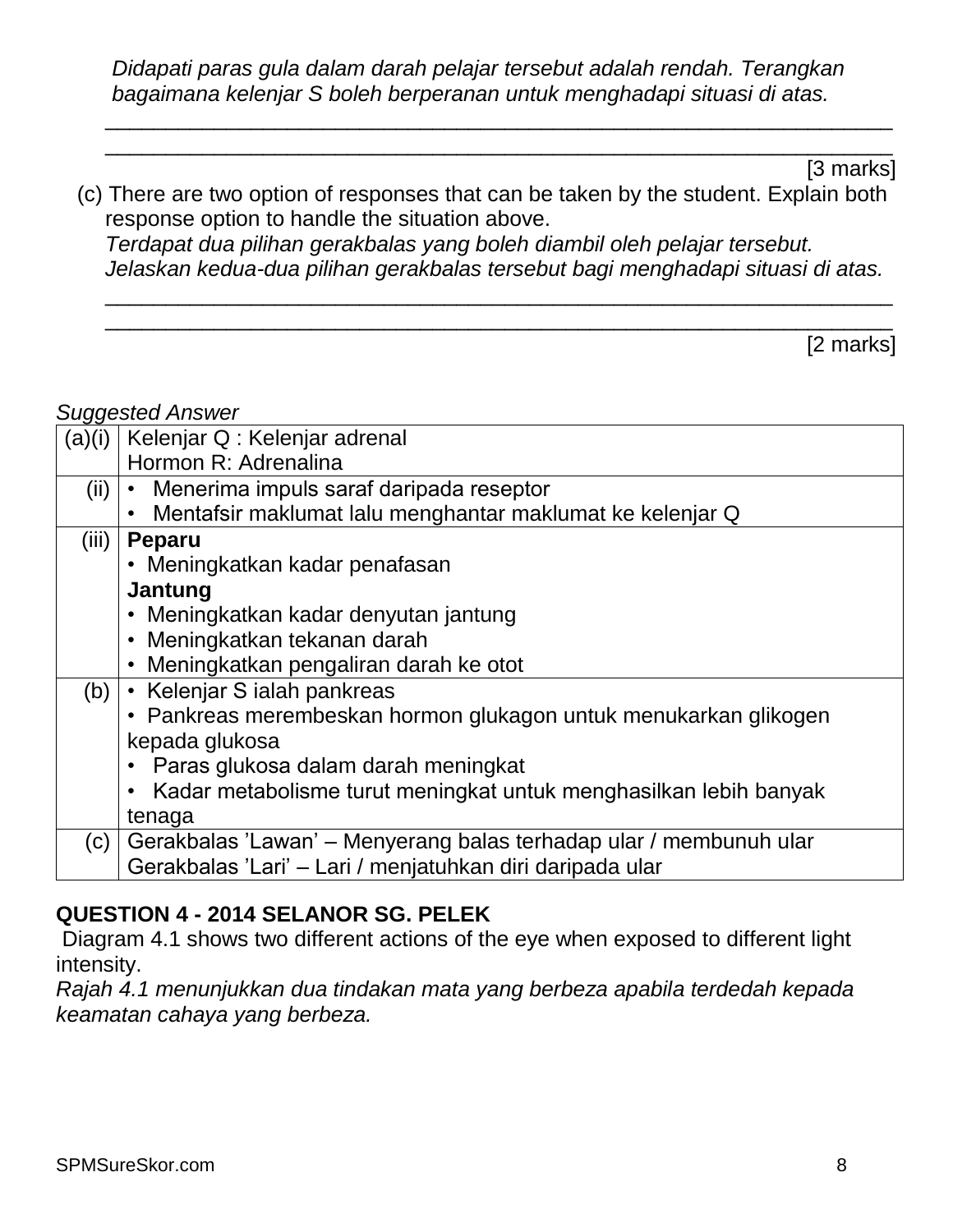|                                                                 | Pupil<br>Iris<br>;ornea                                                                                | Pupil<br>Puoli      |                    |
|-----------------------------------------------------------------|--------------------------------------------------------------------------------------------------------|---------------------|--------------------|
|                                                                 | Kornea                                                                                                 |                     |                    |
|                                                                 | Bright light<br>Cahaya terang                                                                          | Dim light<br>Cahaya |                    |
|                                                                 | Diagram 4.1/Rajah 4.1                                                                                  |                     |                    |
|                                                                 | (a) (i) State what happens to the pupils in :<br>Nyatakan apakah yang berlaku kepada pupil dalam:      |                     |                    |
| Bright light : ______<br>Cahaya terang                          |                                                                                                        |                     |                    |
| Dim light $\equiv$<br>Cahaya malap                              |                                                                                                        |                     |                    |
|                                                                 |                                                                                                        |                     | [2 marks/2 markah] |
|                                                                 | rangsangan kepada cahaya yang terang.                                                                  |                     |                    |
|                                                                 |                                                                                                        |                     | [2 marks/2 markah] |
|                                                                 | (b) Name the type of action shown by the pupil.<br>Namakan jenis tindakan yang ditunjukkan oleh pupil. |                     |                    |
|                                                                 |                                                                                                        |                     | [1 mark/1 markah]  |
| (c) Justify your answer.<br>Jelaskan jawapan anda.              |                                                                                                        |                     |                    |
|                                                                 |                                                                                                        |                     |                    |
| (d) Diagram 4.2 shows a baseball player trying to catch a ball. |                                                                                                        |                     | [2 marks/2 markah] |

*menangkap bola.*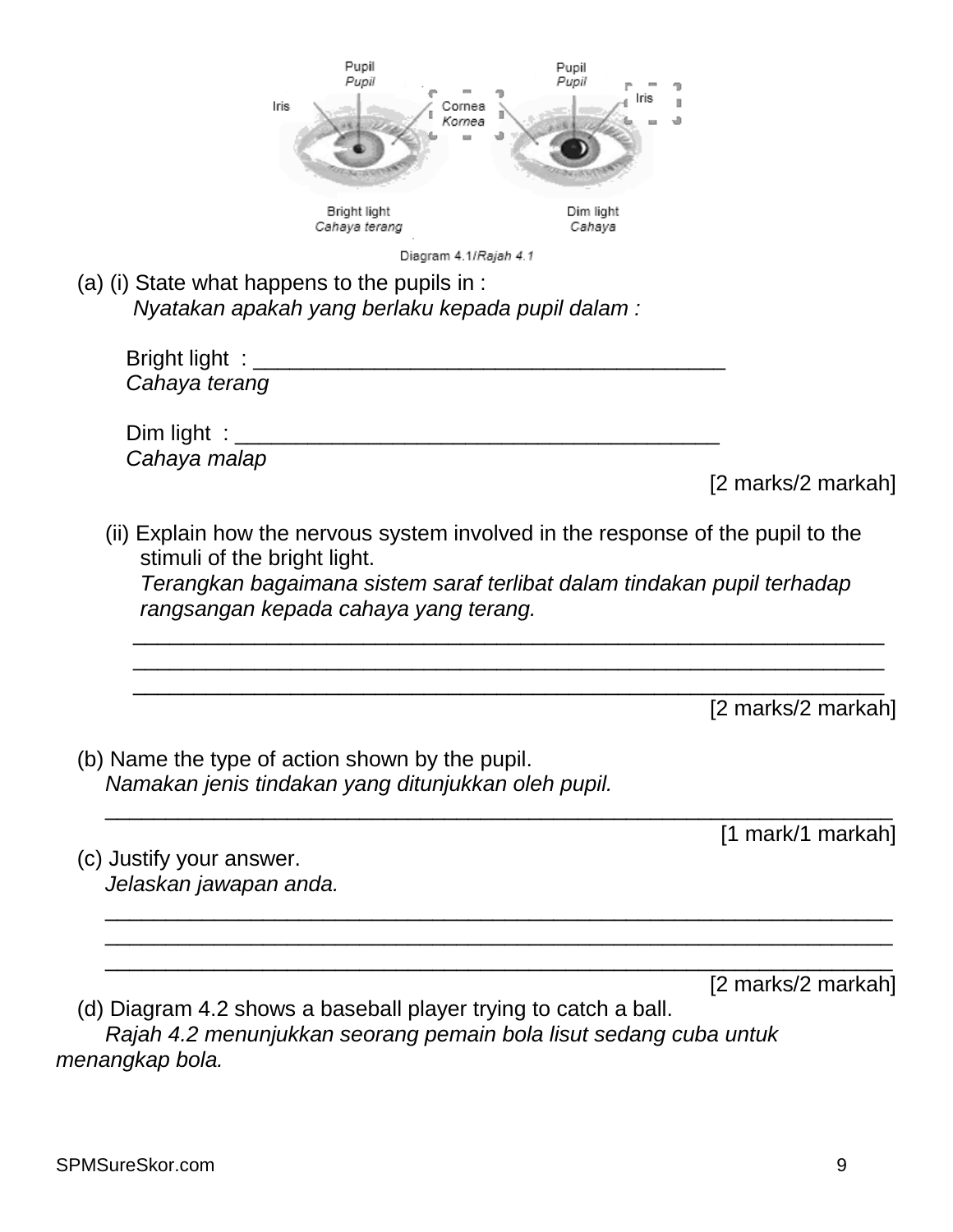

Diagram 4.2/*Rajah 4.2*

(i) Name the receptor and effector involved in the action of the baseball player. *Namakan reseptor dan efektor yang terlibat dalam tindakan yang dilakukan oleh pemain besbol itu.*

| Receptor: |  |
|-----------|--|
| Reseptor  |  |
| Effector: |  |
| Efektor   |  |

[2 marks/2 markah]

(ii) Suggest what will happen to the player if his efferent neurone is damage due to an injury.

*Cadangkan apakah yang akan berlaku kepada pemain itu jika neuron eferen rosak akibat suatu kecederaan.*

\_\_\_\_\_\_\_\_\_\_\_\_\_\_\_\_\_\_\_\_\_\_\_\_\_\_\_\_\_\_\_\_\_\_\_\_\_\_\_\_\_\_\_\_\_\_\_\_\_\_\_\_\_\_\_\_\_\_\_\_\_\_ \_\_\_\_\_\_\_\_\_\_\_\_\_\_\_\_\_\_\_\_\_\_\_\_\_\_\_\_\_\_\_\_\_\_\_\_\_\_\_\_\_\_\_\_\_\_\_\_\_\_\_\_\_\_\_\_\_\_\_\_\_\_ \_\_\_\_\_\_\_\_\_\_\_\_\_\_\_\_\_\_\_\_\_\_\_\_\_\_\_\_\_\_\_\_\_\_\_\_\_\_\_\_\_\_\_\_\_\_\_\_\_\_\_\_\_\_\_\_\_\_\_\_\_\_

\_\_\_\_\_\_\_\_\_\_\_\_\_\_\_\_\_\_\_\_\_\_\_\_\_\_\_\_\_\_\_\_\_\_\_\_\_\_\_\_\_\_\_\_\_\_\_\_\_\_\_\_\_\_\_\_\_\_\_\_\_\_

[2 marks/2 markah]

(iii) Which part of the brain controlled his action as shown in Diagram 4.2? *Bahagian otak yang manakah mengawal tindakan lelaki seperti yang ditunjukkan dalam Rajah 4.2?*

[1 mark/1 markah]

| ◡               |                                                                  |  |
|-----------------|------------------------------------------------------------------|--|
| $4$ (a) (i)     | Able to state what happen to the pupils in :                     |  |
|                 | Answer:                                                          |  |
|                 | Bright light : smaller size                                      |  |
|                 | Dim light: Bigger size                                           |  |
| (ii)            | Able to explain how the nervous system involved in the response. |  |
|                 | Answer:                                                          |  |
|                 | P1: Receptor in the eyes detect the stimulus                     |  |
| SPMSureSkor.com |                                                                  |  |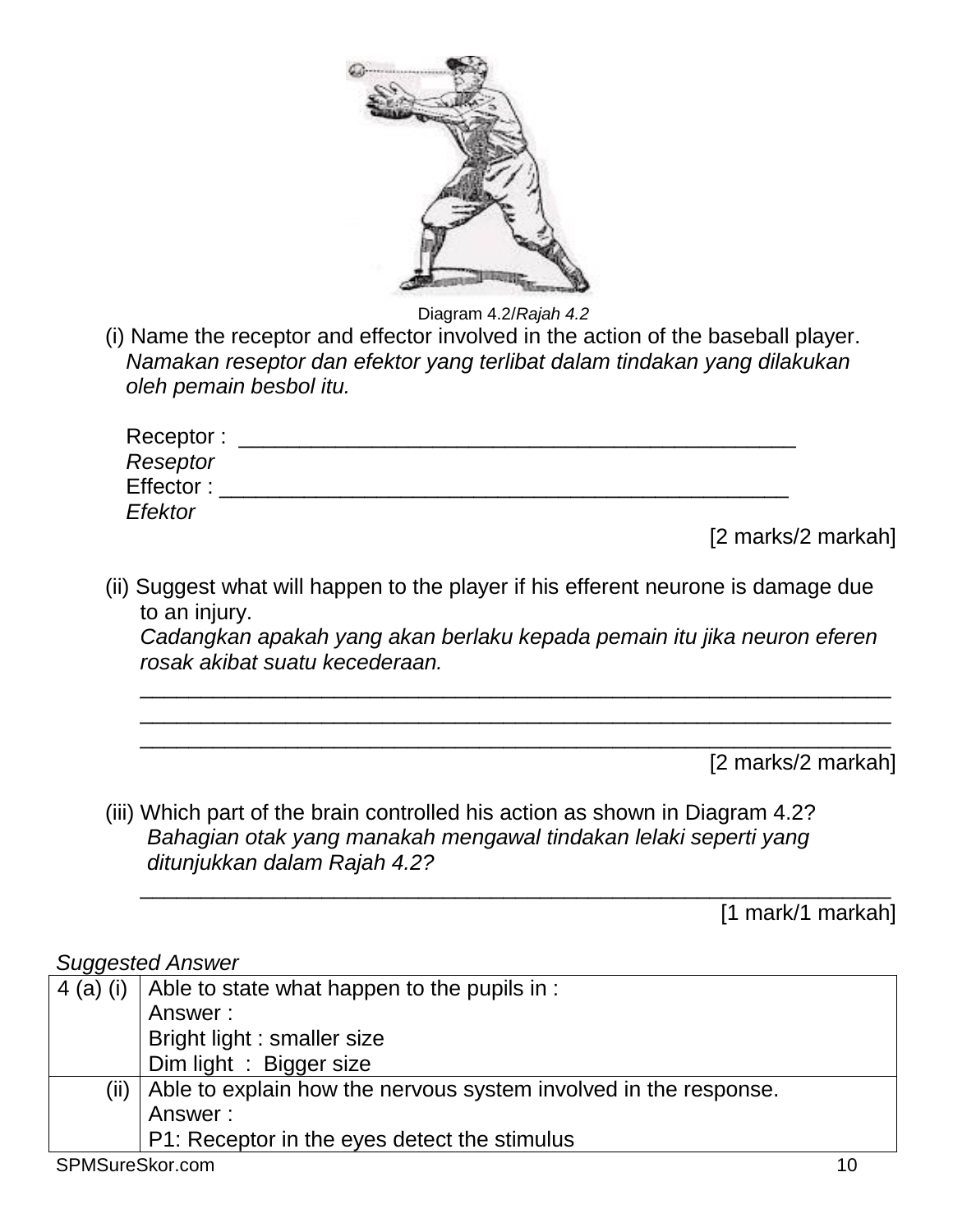|           | P2: Impulses are sent from receptor to the central nervous       |
|-----------|------------------------------------------------------------------|
|           | system/brain                                                     |
|           | P3 : via the afferent neurone                                    |
| (b)       | Able to name the type of action.                                 |
|           | Answer:                                                          |
|           | P1 : Involuntary action                                          |
| (c)       | Able to justify your answer.                                     |
|           | Answer:                                                          |
|           | P1: the action cannot be controlled by will                      |
|           | P2 : occurs without conscious mind                               |
|           | P3 : controlled by medulla oblongata                             |
| $(d)$ (i) | Able to name receptor and effector.                              |
|           | Answer:                                                          |
|           | Receptor: Eyes/retina/photoreceptor                              |
|           | Effector: Muscles/skeletal muscles of the arm                    |
| (ii)      | Able to suggest what will happen if efferent neurone is injured. |
|           | Answer:                                                          |
|           | P1 : Impulses cannot be transmitted from brain to muscles        |
|           | P2 : the player cannot catch the ball                            |
| (iii)     | Able to state the part that controls the action.                 |
|           | Answer:                                                          |
|           | Cerebrum                                                         |

#### **QUESTION 5 - 2014 KEDAH MODUL 2**

Diagram 7.1 shows some scouts who suddenly saw a snake in front of them. They were frightened and ran as fast as they could away from the snake.

*Rajah 7.1 menunjukkan beberapa orang pengakap yang ternampak ular secara tibatiba di hadapan mereka. Mereka ketakutan dan berlari sepantas yang boleh daripada ular tersebut.*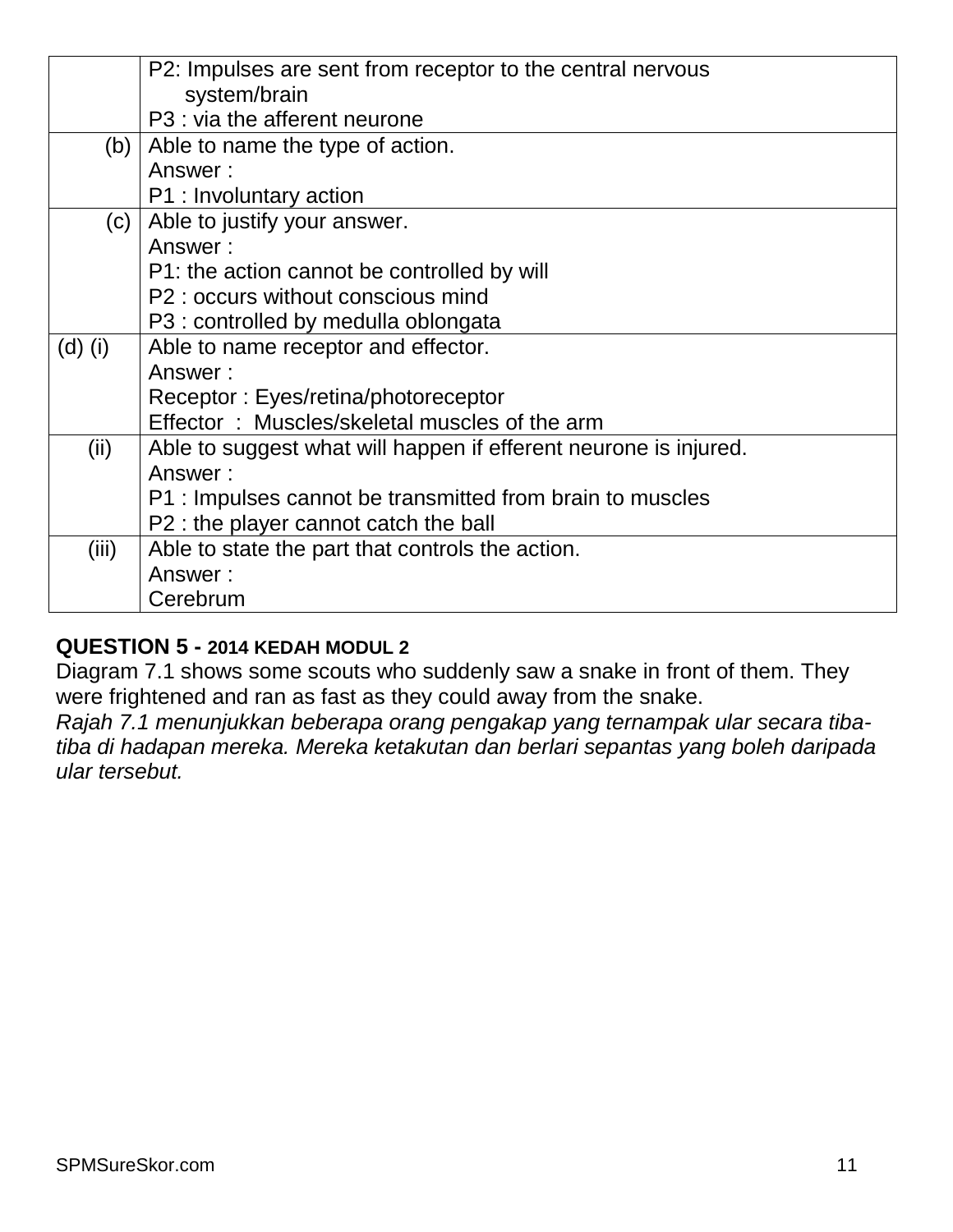

(a) Explain how the following organs or systems response in a fight or flight in the above situation

*Terangkan bagaimana organ dan sistem berikut bertindakbalas dalam situasi lawan atau undur dalam situasi di atas*

Eyes / Mata : \_\_\_\_\_\_\_\_\_\_\_\_\_\_\_\_\_\_\_\_\_\_\_\_\_\_\_\_\_\_\_\_\_\_\_\_\_\_\_\_

| Brain / Otak |
|--------------|
|              |

Endocrine gland / Kelenjar endokrin : \_\_\_\_\_\_\_\_\_\_\_\_\_\_\_\_\_\_\_\_\_

Heart and Blood circulatory system / Jantung dan Sistem peredaran darah :

\_\_\_\_\_\_\_\_\_\_\_\_\_\_\_\_\_\_\_\_\_\_\_\_\_\_\_\_\_\_\_\_\_\_\_\_\_\_\_\_\_\_\_\_\_\_\_\_\_\_\_\_\_\_\_\_\_\_\_\_\_\_\_\_

Muscular system / Sistem otot : \_\_\_\_\_\_\_\_\_\_\_\_\_\_\_\_\_\_\_\_\_\_\_\_\_\_\_

[10 marks]

(b) Tropism is a growth response of the shoot tips and root tips towards an external stimuli. Tropism is controlled by the plant hormone called auxins Diagram 7.2 shows the growth of seedlings under different condition.

*Trapisma ialah gerak balas hujung pucuk dan akar terhadap ransangan luar. Tropisma dikawal oieh hormon tumbuhan dikenali sebagai auksin Rajah 7.2 menunjukkan pertumbuhan anak benih di bawah keadaan berlainan.*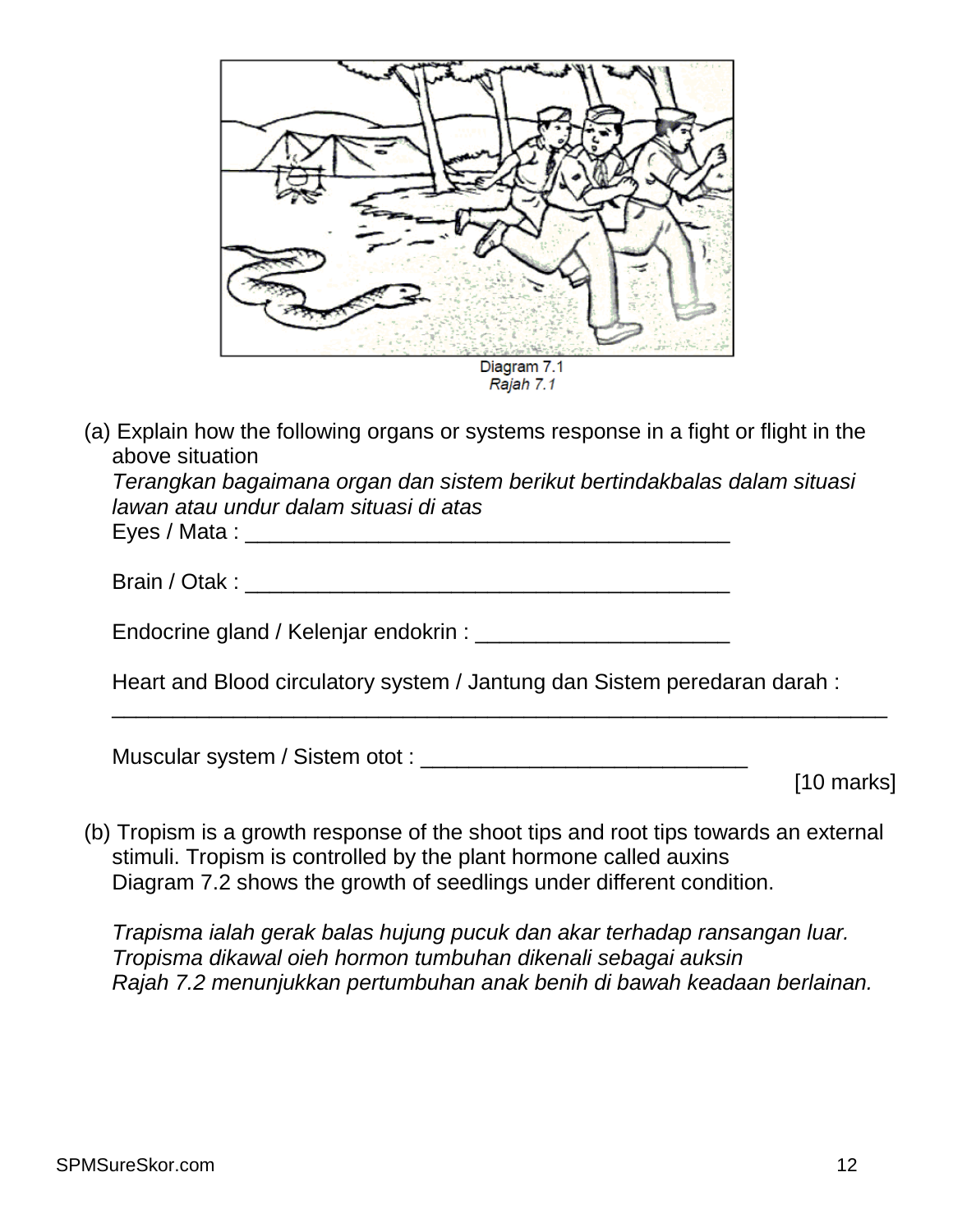| Sunlight/<br>Cahaya matahari | Sunlight/<br>Cahaya matahari | Box/kotak |
|------------------------------|------------------------------|-----------|
|                              | Hole/<br>lubang              |           |
|                              | Diagram 7.2<br>Rajah 7.2     | $\bullet$ |

Explain how auxins influences the response of shoot to sunlight *Terangkan bagaimana auksin mempengaruhi gerakbalas pucuk terhadap cahaya matahari*

\_\_\_\_\_\_\_\_\_\_\_\_\_\_\_\_\_\_\_\_\_\_\_\_\_\_\_\_\_\_\_\_\_\_\_\_\_\_\_\_\_\_\_\_\_\_\_\_\_\_\_\_\_\_\_\_\_\_\_\_\_\_\_\_ \_\_\_\_\_\_\_\_\_\_\_\_\_\_\_\_\_\_\_\_\_\_\_\_\_\_\_\_\_\_\_\_\_\_\_\_\_\_\_\_\_\_\_\_\_\_\_\_\_\_\_\_\_\_\_\_\_\_\_\_\_\_\_\_ \_\_\_\_\_\_\_\_\_\_\_\_\_\_\_\_\_\_\_\_\_\_\_\_\_\_\_\_\_\_\_\_\_\_\_\_\_\_\_\_\_\_\_\_\_\_\_\_\_\_\_\_\_\_\_\_\_\_\_\_\_\_\_\_ \_\_\_\_\_\_\_\_\_\_\_\_\_\_\_\_\_\_\_\_\_\_\_\_\_\_\_\_\_\_\_\_\_\_\_\_\_\_\_\_\_\_\_\_\_\_\_\_\_\_\_\_\_\_\_\_\_\_\_\_\_\_\_\_ \_\_\_\_\_\_\_\_\_\_\_\_\_\_\_\_\_\_\_\_\_\_\_\_\_\_\_\_\_\_\_\_\_\_\_\_\_\_\_\_\_\_\_\_\_\_\_\_\_\_\_\_\_\_\_\_\_\_\_\_\_\_\_\_ \_\_\_\_\_\_\_\_\_\_\_\_\_\_\_\_\_\_\_\_\_\_\_\_\_\_\_\_\_\_\_\_\_\_\_\_\_\_\_\_\_\_\_\_\_\_\_\_\_\_\_\_\_\_\_\_\_\_\_\_\_\_\_\_

\_\_\_\_\_\_\_\_\_\_\_\_\_\_\_\_\_\_\_\_\_\_\_\_\_\_\_\_\_\_\_\_\_\_\_\_\_\_\_\_\_\_\_\_\_\_\_\_\_\_\_\_\_\_\_\_\_\_\_\_\_\_\_\_ \_\_\_\_\_\_\_\_\_\_\_\_\_\_\_\_\_\_\_\_\_\_\_\_\_\_\_\_\_\_\_\_\_\_\_\_\_\_\_\_\_\_\_\_\_\_\_\_\_\_\_\_\_\_\_\_\_\_\_\_\_\_\_\_ \_\_\_\_\_\_\_\_\_\_\_\_\_\_\_\_\_\_\_\_\_\_\_\_\_\_\_\_\_\_\_\_\_\_\_\_\_\_\_\_\_\_\_\_\_\_\_\_\_\_\_\_\_\_\_\_\_\_\_\_\_\_\_\_

[6 marks]

(c) Describe how tropism benefits plants in their natural habitats *Jelaskan bagaimana tropisma berfaedah kepada tumbuhan dalam habitat semulajadinya.*

[4 marks]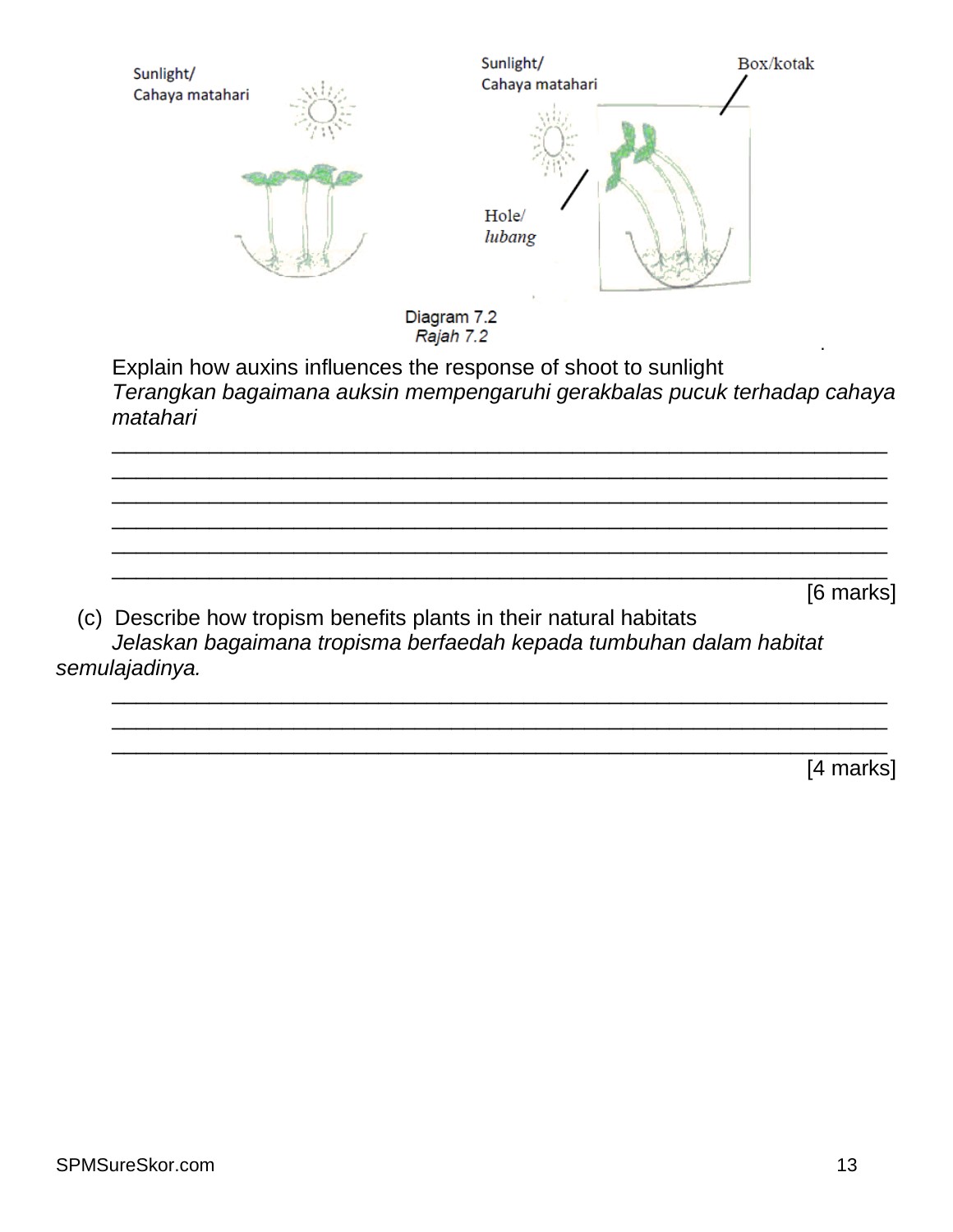| (a)  <br>(i) | Able to explain how the following organs functions in a fight or flight situation<br>P1: Eyes act as sense organ/receptor to detect a external stimulus / snake |
|--------------|-----------------------------------------------------------------------------------------------------------------------------------------------------------------|
|              | P2: A nerve impulse is transmitted to the brain.                                                                                                                |
| (ii)         | P3: Brain / Hypothalamus received the nerve impulse<br>P4: Interpret the nerve impulse                                                                          |
|              | P5: Transmit nerve impulses to different effectors / adrenal gland / muscle /<br>heart / lungs.                                                                 |
| (iii)        |                                                                                                                                                                 |
|              | P6: Endocrine gland / Adrenal gland secrete adrenaline / noradrenaline.<br>P7: Adrenaline / Norodrenoline hormone stimulate increase in heartbeat /             |
| (iv)         | breathing rate / blood pressure / blood glucose level / metabolic activity                                                                                      |
|              | P8: Heart beats faster / blood pressure increases                                                                                                               |
|              | P9: More glucose / oxygen is transported in the blood to muscles                                                                                                |
| (v)          |                                                                                                                                                                 |
|              | P10: Muscles carry out cell respiration                                                                                                                         |
|              | P11: More energy is produced<br>P12: More muscle contraction                                                                                                    |
|              | P13: Legs can run faster                                                                                                                                        |
| (b)          | P1: When the shoot / seedings / plants is exposed to the sun from all                                                                                           |
|              | directions, auxin is distributed uniformly.                                                                                                                     |
|              | P2: The seedlings/plant grow straight upward                                                                                                                    |
|              | P3: When the shoot'plant is exposed to the sun from one side, auxin is found in                                                                                 |
|              | a higher concentration at the side sheltered from the sun.                                                                                                      |
|              | P4: The different concentration causes the cell in the sheltered side to grow                                                                                   |
|              | faster than on the brighter side.                                                                                                                               |
|              | P5: The shoot grows bending towards the sun.<br>P6: The growth of plants towards the sun is called phototropism.                                                |
| (c)          | PI: (Phototropism) helps plant to get maximum amount of sunlight for                                                                                            |
|              | photosynthesis                                                                                                                                                  |
|              | P2: (Geotropism) assures that the roots grow into the soil to hold the plants                                                                                   |
|              | firmly in the soil.                                                                                                                                             |
|              | P3: (hydrotropism) help the roots to get water and mineral salts from the soil                                                                                  |
|              | P4: (Thigmotropism) enables plants with soft stem to climb on their support                                                                                     |
|              | P5: to get maximum amount of sunlight for photosynthesis                                                                                                        |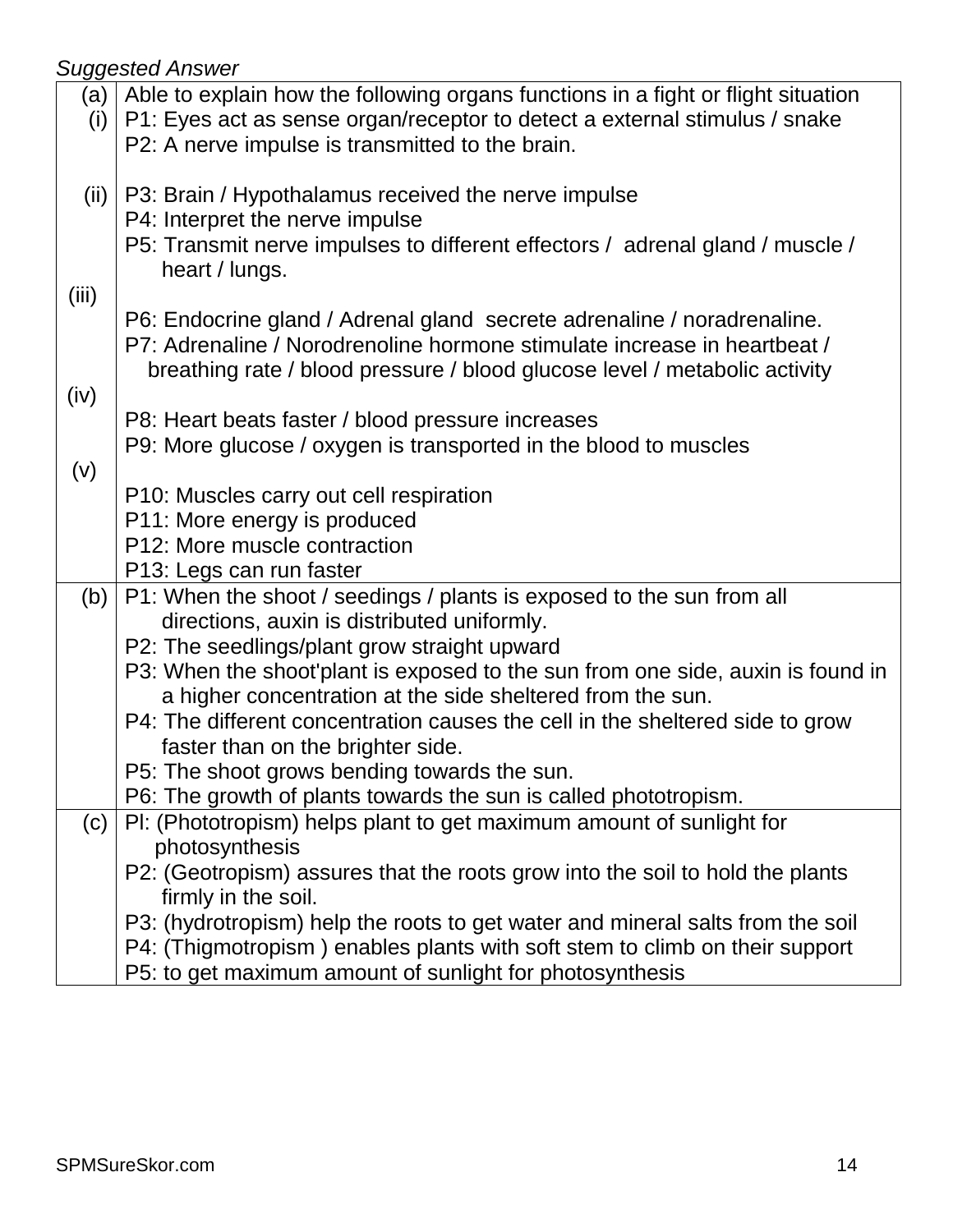# **QUESTION 6 - 2014 JOHOR BATU PAHAT**

Diagram 8.1 shows the pathway of a reflex action or reflex arc, when the hand accidentally touches sharp needle.

*Rajah 8.1 menunjukkan laluan satu tindakan reflek atau arka reflek, semasa tangan tidak sengaja menyentuh jarum tajam.*



*Rajah 8.1*

(a)(i) Define reflex action. *Takrifkan tindakan reflek.*

[2 markah]

(ii) Based on Diagram 8.1, explain how reflex action functions to avoid the injury. *Berdasarkan Rajah 8.1, terangkan bagaimana tindakan reflek berfungsi untuk mengelakkan kecederaan.*

[8 markah]

(b) Table 8.1 shows some activities done by a human.

 *Jadual 8.1 menunjukkan beberapa aktiviti yang dilakukan oleh manusia.*

| Eating  | <b>Breathing</b> | <b>Peristalsis</b>     |         |
|---------|------------------|------------------------|---------|
| Running |                  |                        |         |
| Makan   | <b>Bernafas</b>  | Peristalsis            | Berlari |
|         |                  | Table 8.1 / Jadual 8.1 |         |

(i) Based on Table 8.1, classify the activities into voluntary action and involuntary action.

*Berdasarkan Jadual 8.1, kelaskan aktiviti kepada tindakan terkawal dan tindakan luar kawal.*

[ 2 markah ]

(ii) Explain the comparison and differences between voluntary action and involuntary action.

*Terangkan perbandingan dan perbezaan di antara tindakan terkawal dan tindakan luar kawal.*

[ 8 markah ]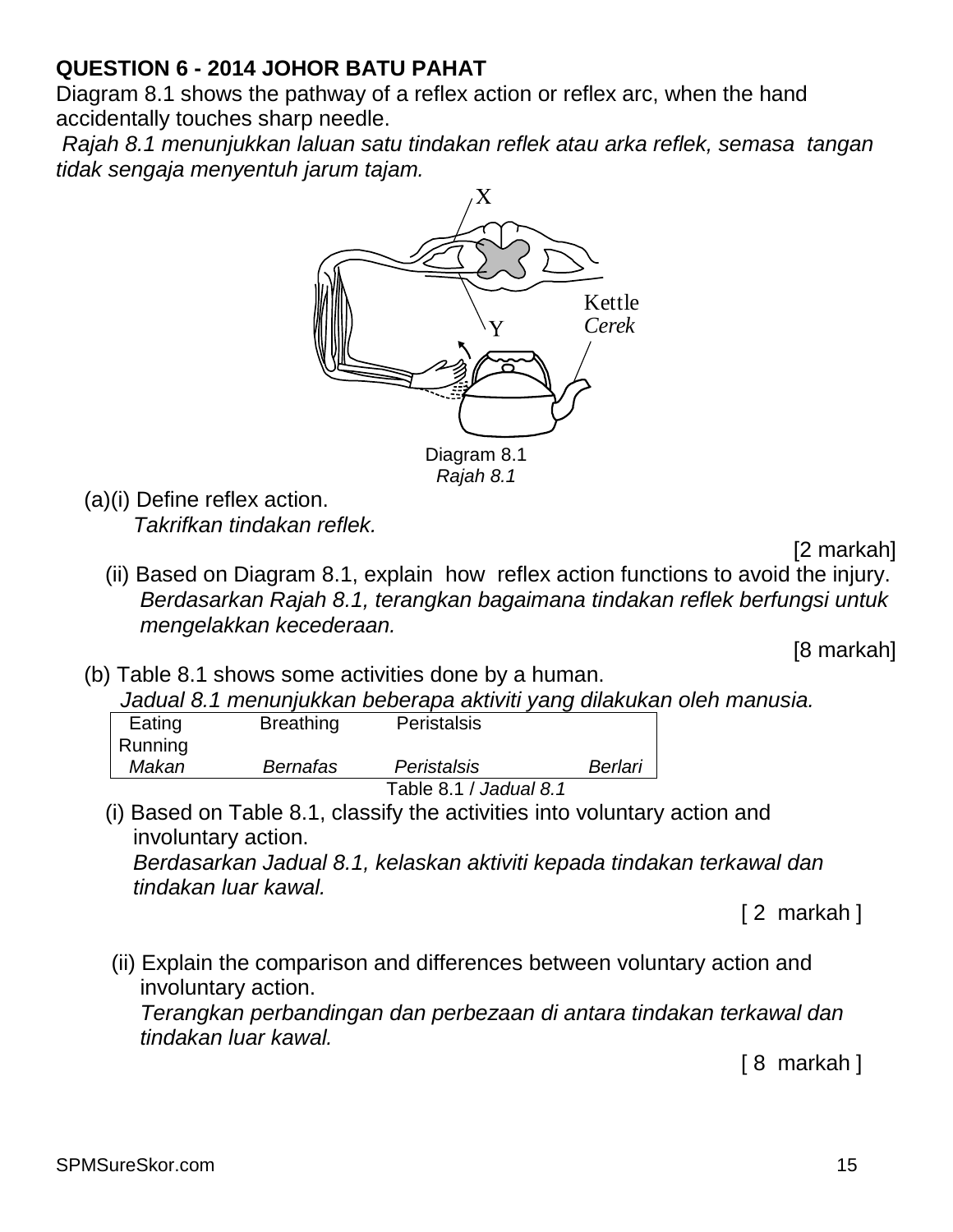| (a)(i)   | Dapat memberikan takrif tindakan reflek                           |                    |           |                          |  |  |  |
|----------|-------------------------------------------------------------------|--------------------|-----------|--------------------------|--|--|--|
|          | P1 Tindakan balas yang cepat / serta merta /automatik             |                    |           |                          |  |  |  |
|          | P2 Hanya melibatkan saraf tunjang // Tidak melibatkan otak        |                    |           |                          |  |  |  |
| (a)(ii)  | Dapat menghuraikan arka reflek berdasarkan Rajah 8.1              |                    |           |                          |  |  |  |
|          | P1 Sakit adalah rangsangan                                        |                    |           |                          |  |  |  |
|          | P2 Reseptor mengesan rangsangan / sakit                           |                    |           |                          |  |  |  |
|          | P3 dan mencetuskan impuls (saraf)                                 |                    |           |                          |  |  |  |
|          | P4 Aferen neuron menghantar impuls ke interneuron / saraf tunjang |                    |           |                          |  |  |  |
|          | P5 Impuls dipindahkan merentasi sinaps (dalam jirim kelabu) //    |                    |           |                          |  |  |  |
|          | Neuron aferen bersinaps dengan interneuron dan kemudian           |                    |           |                          |  |  |  |
|          | bersinaps dengan neuron eferen                                    |                    |           |                          |  |  |  |
|          | P6 Neuron eferen menghant impuls ke efektor / otot / bisep        |                    |           |                          |  |  |  |
|          | P7 Bisep akan mengecut                                            |                    |           |                          |  |  |  |
|          | P8 lalu menarik lengan daripada objek tajam                       |                    |           |                          |  |  |  |
| (b)(i)   | Dapat mengelaskan aktiviti kepada tindakan terkawal dan tindakan  |                    |           |                          |  |  |  |
|          | luar kawal                                                        |                    |           |                          |  |  |  |
|          | Tindakan terkawal                                                 |                    |           | Tindakan luar kawal      |  |  |  |
|          | Makan                                                             |                    | Muntah    |                          |  |  |  |
|          | <b>Berlari</b><br><b>Peristalsis</b>                              |                    |           |                          |  |  |  |
|          | Dapat menerangkan perbandingan dan perbezaan tindakan terkawal    |                    |           |                          |  |  |  |
|          | dan tindakan luar kawal                                           |                    |           |                          |  |  |  |
|          | Persamaan:                                                        |                    |           |                          |  |  |  |
|          | P1 Kedua-dua tindakan terkawal dan tindakan luar kawal melibatkan |                    |           |                          |  |  |  |
|          | koordinasi sistem saraf                                           |                    |           |                          |  |  |  |
| 8(b)(ii) | P2 Kedua-dua tindakan terkawal dan tindakan luar kawal merupakan  |                    |           |                          |  |  |  |
|          | gerakbalas terhadap rangsangan yang diterima<br>Perbezaan:        |                    |           |                          |  |  |  |
|          |                                                                   |                    |           |                          |  |  |  |
|          | Tindakan                                                          |                    | Perbezaan | Tindakan                 |  |  |  |
|          | <b>Terkawal</b>                                                   |                    |           | Luar Kawal               |  |  |  |
|          | Mengikut                                                          | Cara berlaku       |           | Tidak mengikut           |  |  |  |
|          | kemahuan                                                          |                    |           | kemahuan seseorang       |  |  |  |
|          | seseorang                                                         |                    |           |                          |  |  |  |
|          | Berlaku di bawah                                                  | Kesedaran          |           | Berlaku secara tidak     |  |  |  |
|          | kesedaran                                                         |                    |           | disedari                 |  |  |  |
|          | seseorang                                                         |                    |           |                          |  |  |  |
|          | Serebrum                                                          | Pusat<br>integrasi |           | Medula oblongata         |  |  |  |
|          |                                                                   |                    |           |                          |  |  |  |
|          | Rangsangan luar                                                   | Rangsangan         |           | Rangsangan dalam         |  |  |  |
|          | Organ deria                                                       | Reseptor           |           | Reseptor dalam           |  |  |  |
|          |                                                                   |                    |           | yang khusus              |  |  |  |
|          | Otot rangka                                                       | Efektor            |           | Otot licin, otot kardiak |  |  |  |